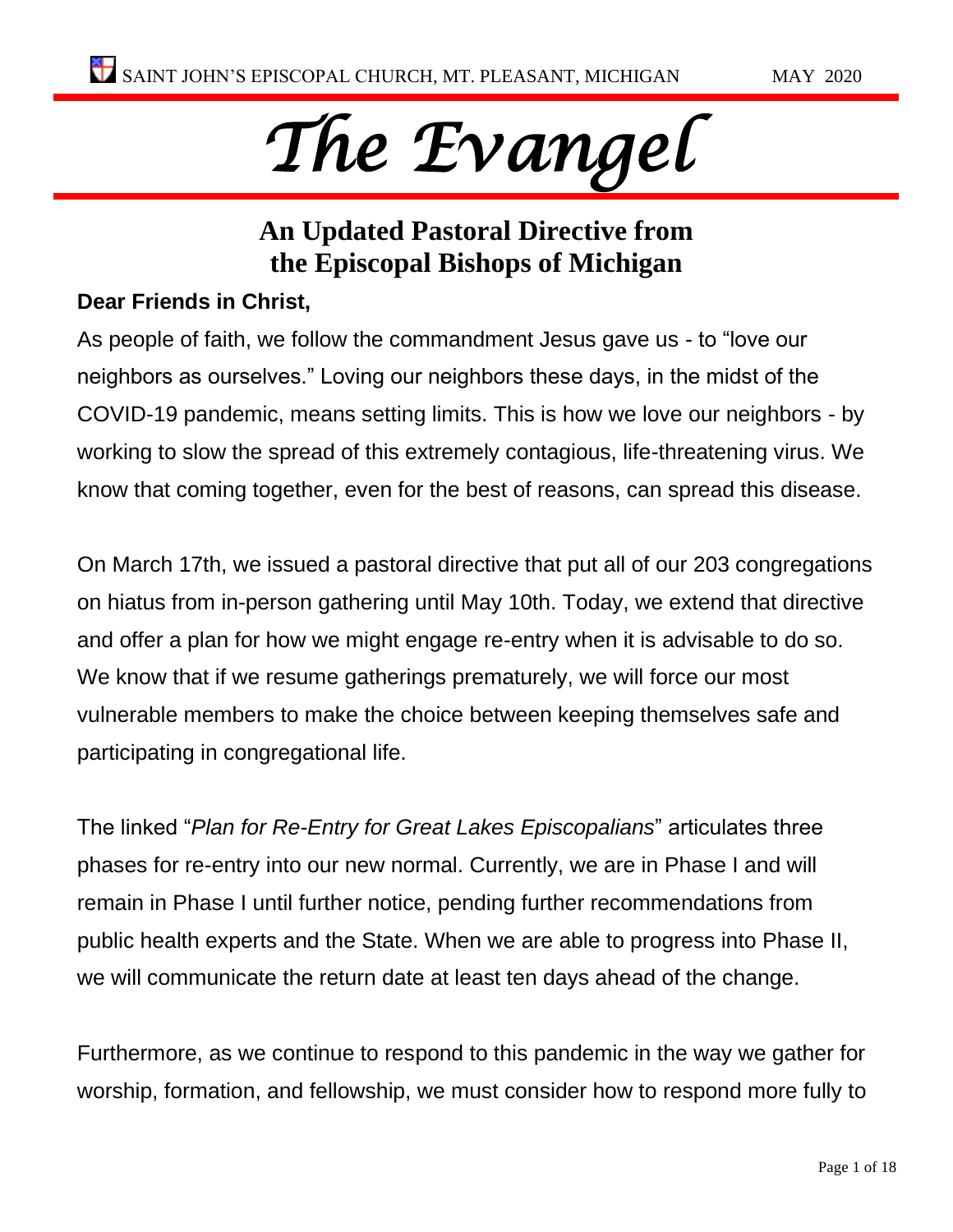the injustices being revealed by this pandemic - food insecurity, racial bias, access to healthcare, a living wage, housing, and education. As a people of faith who believe in the power of resurrection and new life, we are committed to naming and addressing these injustices so that the kingdom of God may come nearer. We must be asking - how might our faith communities use this crisis as a catalyst for re-imagining our ministries and priorities to come alongside a world in grief? What tangible steps will we take to address these issues?

And, as we continue to follow recommended guidelines for safety, please remember to embody hope as we pray. Pray for the ill and recovering, for the grieving, and for the lonely. Pray for researchers, medical professionals, health policy experts, front line workers, and for those who clean and stock and ship. Pray for our clergy and our staffs. And pray for each other - that we may be filled with God's courage and compassion in the midst of fear and unknown.

#### **Peace be with you,**

**The Rt. Rev. Whayne M. Hougland, Jr.** Bishop, The Episcopal Dioceses of Eastern & Western Michigan

**The Rt. Rev. Dr. Bonnie A. Perry** Bishop, The Episcopal Diocese of Michigan

**The Rt. Rev. Rayford Ray** Bishop, The Episcopal Diocese of Northern Michigan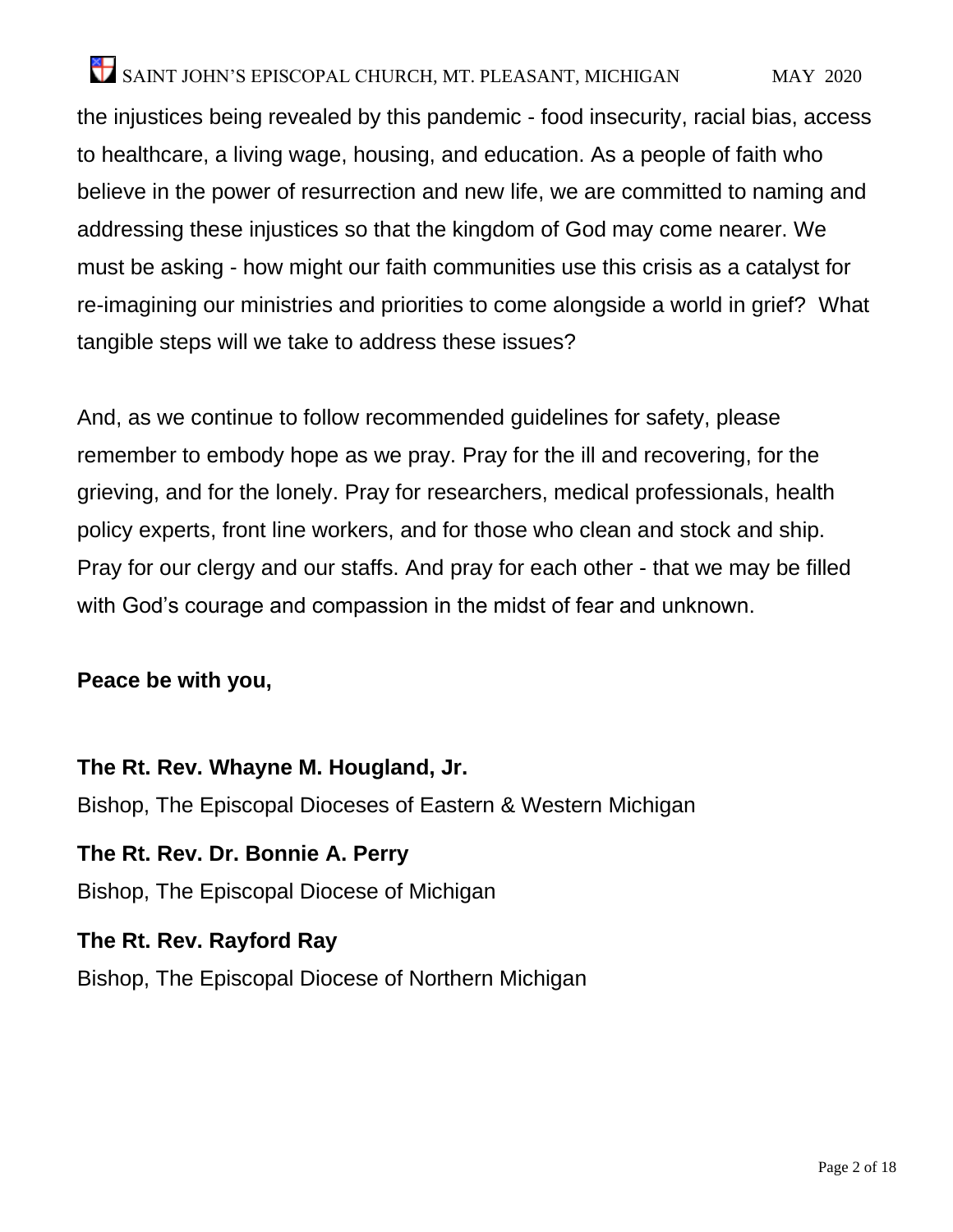## **Plan for Re-Entry for Great Lakes Episcopalians**

*Published on May 1, 2020.*

The Coronavirus continues to impact our communities across the world. As Episcopalians, we have a deep desire and call to care for our people, our communities, and each other through this situation.

Our goals include:

- Offering Hope to our communities in this uncertain time.
- Continuing to provide our people and communities with the very best pastoral care now and in the months to come.
- Providing the continuity of prayer and worship, whether gathered in person or digitally
- Protecting the most vulnerable among us by limiting contact and initiating practices to slow the spread of infectious disease

The following multi-phase plan contains practices for how Episcopalians in the State of Michigan will undertake re-entry after hiatus, pending further recommendations from health officials and our governor. **The way forward will not be immediate and may not be linear.** It is through a faithful balance of science and pastoral care that we will respond accordingly.

The plan contains the following:

- **[Phase I](https://docs.google.com/document/d/1X4P2OHjQX2fDT4FrEuMGdrCmztmuZbCichTqcni5lrk/edit#bookmark=kix.d9efbhrvykli)**: Hiatus
- **[Phase II](https://docs.google.com/document/d/1X4P2OHjQX2fDT4FrEuMGdrCmztmuZbCichTqcni5lrk/edit#bookmark=kix.dt6lbxrsy2s3)**: Re-entry
- **[Phase III](https://docs.google.com/document/d/1X4P2OHjQX2fDT4FrEuMGdrCmztmuZbCichTqcni5lrk/edit#bookmark=kix.osvrdhuwu8e1)**: Deeper Participation
- **[Other](https://docs.google.com/document/d/1X4P2OHjQX2fDT4FrEuMGdrCmztmuZbCichTqcni5lrk/edit#bookmark=kix.qyus7cunwphe)**: Summer Programming
- **[Appendix A](https://docs.google.com/document/d/1X4P2OHjQX2fDT4FrEuMGdrCmztmuZbCichTqcni5lrk/edit#bookmark=kix.6ii2mss8zjoe)**: Questions for the Vestry
- **[Appendix B](https://docs.google.com/document/d/1X4P2OHjQX2fDT4FrEuMGdrCmztmuZbCichTqcni5lrk/edit#bookmark=kix.wmtfam516t54)**: Resources

We recognize that all ministry is contextual. The guidelines articulate practices that fall into categories of "requirement" and "recommendation." Requirements are mandatory and enforceable by the bishop and are listed using the phrases "*must..*." and "*...are prohibited*". Recommendations, listed below using the phrase, "*we advise*," are best practices and may be modified as appropriate to your local context under the authority of the vestry and/or clergy leadership.

And, as we continue to follow guidelines for safety, please remember to pray for the ill and recovering, for the grieving, and for the lonely. We pray for researchers, medical professionals, health policy experts, front line workers, and for those who clean and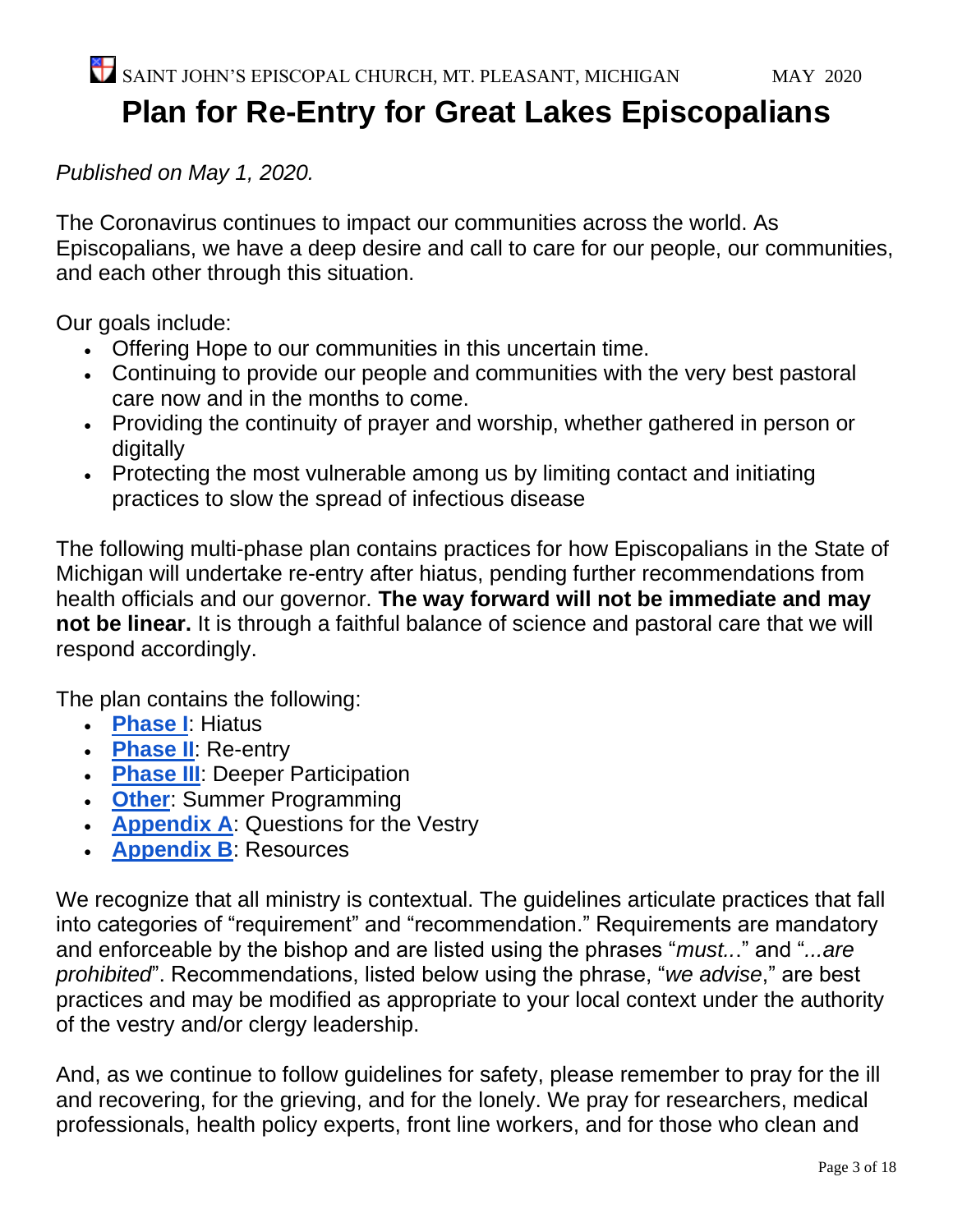stock and ship. And we pray for each other - that we may continue to be a people of hope in the midst of fear and unknown.

Contact your diocesan office with any questions or clarifications, using the following contacts:

- Eastern and Western Michigan: Canon Katie Forsyth, **[kforsyth@eastmich.org](mailto:kforsyth@eastmich.org)**
- Michigan: Anna Stania, **[astania@edomi.org](mailto:astania@edomi.org)**
- Northern Michigan: Canon Jane Cisluycis, **[jane@upepiscopal.org](mailto:jane@upepiscopal.org)**

### Phase I: Hiatus

### **Building and Office Use Guidelines**

We advise that staff members be permitted to work from home, as appropriate to their duties.

In-building staffing must be minimal and drop-in to maintain essential operations (deposits, mail processing, etc.) Staff members must communicate to ensure there is only one person in the building at a time and common surfaces, including door knobs, counter tops, and office electronics, must be disinfected before and after use.

We advise maintaining your standard count procedures with modifications to ensure safety and transparency.

### **Worship & Formation**

Churches are prohibited from in-person worship and all congregations are recommended to find means of gathering using online tools, including but not limited to:

- Sunday Worship
- Daily Office prayers
- Bible Studies
- Small Group formation and fellowship

Required Guidelines for Worship:

- Live-streaming from inside a church building is prohibited unless authorized by your bishop
- "Drive-thru" Eucharist is prohibited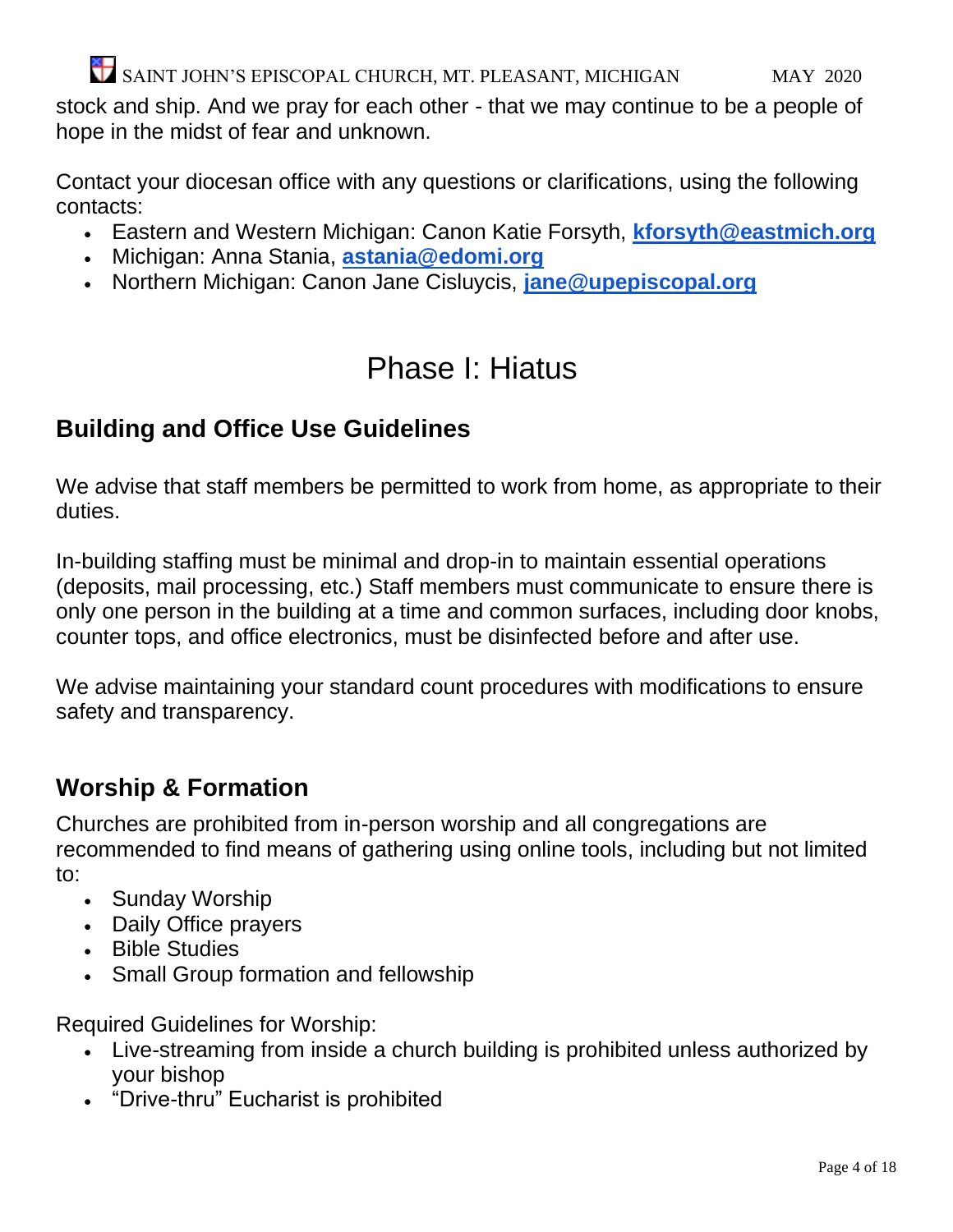- "Virtual communion" in which a minister "blesses" bread and wine through a phone or online connection is prohibited. Please see footnote for Presiding Bishop Michael Curry's "Word to the Church".
- Graveside funerals of ten people or fewer are permitted, while following physical distancing and mask guidelines
- Outdoor weddings of five people or fewer are permitted, while following physical distancing and mask guidelines
- Baptisms are permitted on an emergency only basis

### **Recommendations for Gathering while Separated**

We advise offering opportunities to gather your community while physically separated using digital tools like video conferencing and social media, for ongoing worship, formation, and fellowship.

We advise identifying a method by which your leadership will continue to engage your non-online parishioners, whether by phone, training and assistance to get access online, or some other means.

We advise that all pastoral care be conducted virtually, as you are able. In-person contact must be minimal.

### **Service and Outreach:**

- Requirements for group size, physical distancing, sanitation, and use of masks must be followed.
- Distribution ministries must limit volunteer time spent inside the building. Distributions may only take place outside or on a curb-side basis.
- There must be no preparation of food in the building unless authorized by your bishop.

# Phase II: Re-Entry

Please remember that many of our congregations are composed of individuals that meet the description of vulnerable population. Re-opening might not be appropriate for every congregation. Congregations might also consider stepping up in scale, offering, and size to reach the new limit.

Before you choose to re-open, please work with your vestry to answer the questions listed in **[Appendix A](https://docs.google.com/document/d/1X4P2OHjQX2fDT4FrEuMGdrCmztmuZbCichTqcni5lrk/edit#bookmark=kix.6ii2mss8zjoe)**.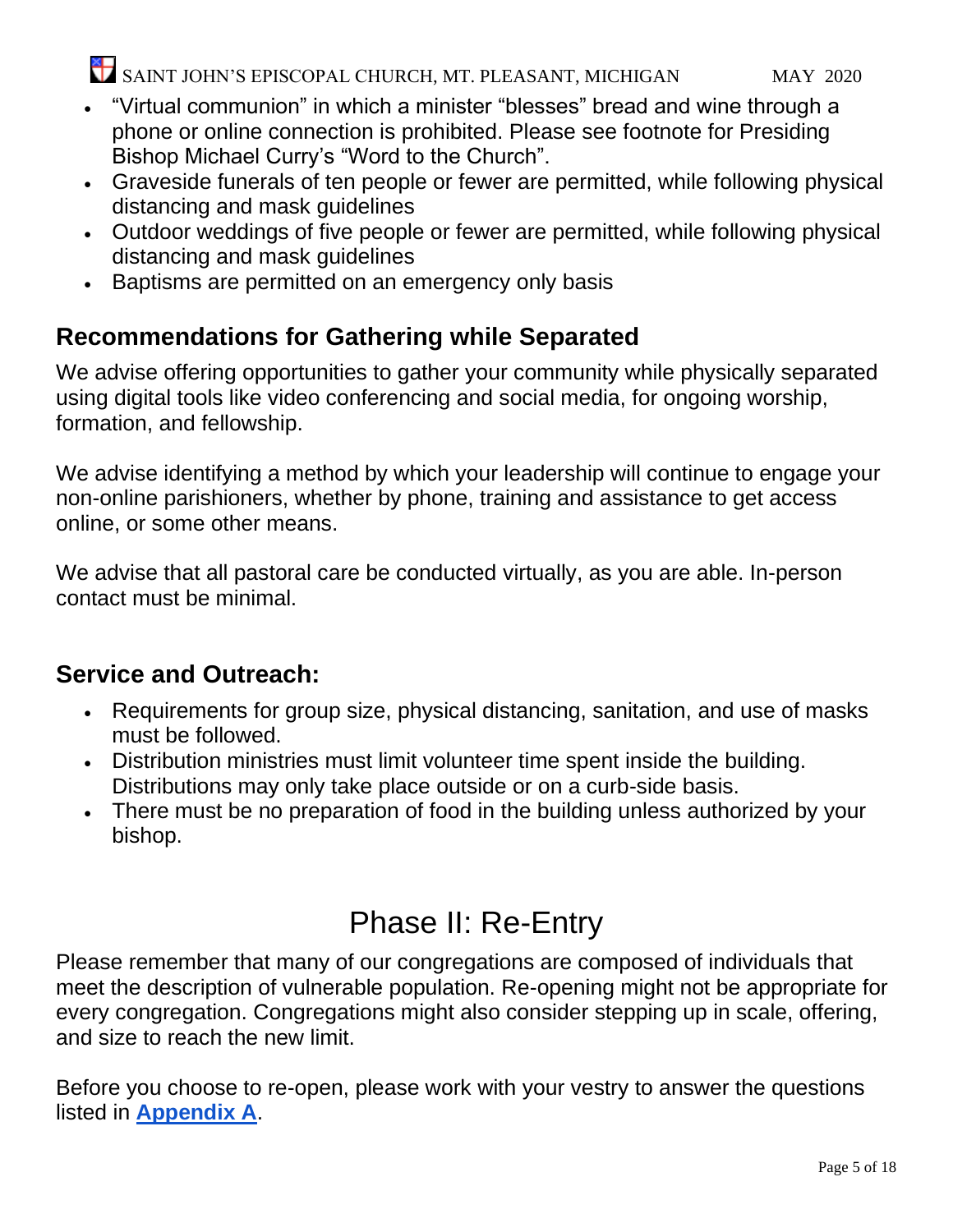### **Preparing the Church for Re-Entry**

Before any re-entry, congregations must deep clean the entire church building, including pews, bathrooms, doorknobs, light switches, stair railings, and microphones. Please see **[Appendix B](https://docs.google.com/document/d/1X4P2OHjQX2fDT4FrEuMGdrCmztmuZbCichTqcni5lrk/edit#bookmark=kix.wmtfam516t54)** for current cleaning guidelines from the CDC.

We advise the consideration of removing all non-essential items from rooms so that there are fewer surfaces to touch.

We advise posting signs and making announcements about non-contact greetings and reminders to refrain from shaking hands and hugging.

We advise communicating with your congregation before they arrive about the preparations you have done for their re-entry and to reiterate that, if they are sick or are of a vulnerable population, they should stay home and join online, if available through your congregation or another.

#### **Building Use Guidelines**

#### Office Guidelines

We advise that staff members continue to be permitted to work from home, especially the immunocompromised, parents of children, and those older than 60.

We advise keeping in-office functions as minimal as possible, only to ensure essential operations.

Any staff members working from church-owned buildings must continue to follow social distancing and sanitary guidelines, including:

- Maintaining six feet of separation between individuals
- Regular handwashing and sanitizer use
- Regular disinfection of common surfaces including door knobs, countertops, and office electronics.

#### Other Guidelines

Congregations must follow all physical distancing and hygiene guidelines including use of non-surgical masks. Please consider having a supply for those who arrive to your building without one.

Buildings must be thoroughly cleaned regularly and between user groups, paying extra attention to high-touch surfaces.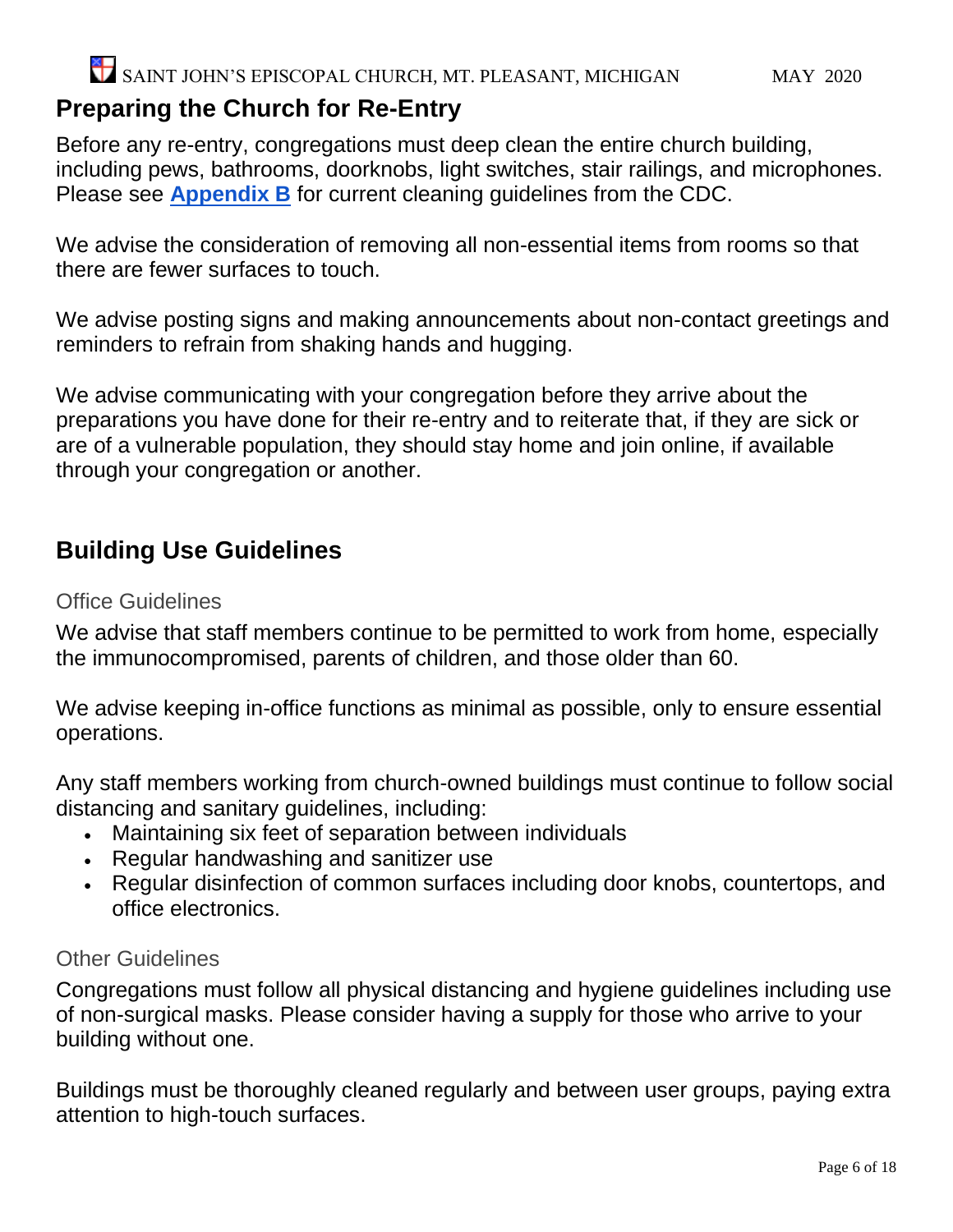We advise posting signs outlining COVID symptoms and urging people to stay home/seek medical attention if they experience symptoms or feel unsafe.

We advise maintaining appropriate stock of tissue, soap, hand sanitizer, and disposable paper towels for drying hands.

We advise the consideration of allowing building users/rental groups back in (music lessons, etc.) on the condition that they are able to observe gathering limits and hygiene protocols.

We advise creating an emergency plan for possible outbreak and how you might respond in care, in communication, and in cleanliness.

We advise maintaining a visitor log (including phone numbers and email addresses) for all who enter the building in the event that they may have come in contact with someone with the disease and reporting is required. To the extent possible, the log should be managed by a greeter or an office staff-person or volunteer or follow some other no-touch method.

#### **Worship Guidelines**

Congregations may choose to begin to offer small worship gatherings while following the following guidelines.

The following options might be appropriate considerations as congregations begin to re-enter:

- Maintaining some online worship and formation opportunities for those that will still be unable to join an in-person gathering, either due to risk or sense of safety
- Multiple services with fewer attendees to spread out the number of people gathered at one time
- Having people sign-up for services in advance while allowing space for visitors who may drop in
- Creating and assigning fixed seating to maintain safe distances
- Holding services outside

All common surfaces must be cleaned before and after worship, including door knobs, counter tops, pews, electronics, and sacramental items.

Requirements for Gathering Size and Contact:

• Limit events and meetings that require close contact. Most, if not all, meetings and formation opportunities should continue to take place online.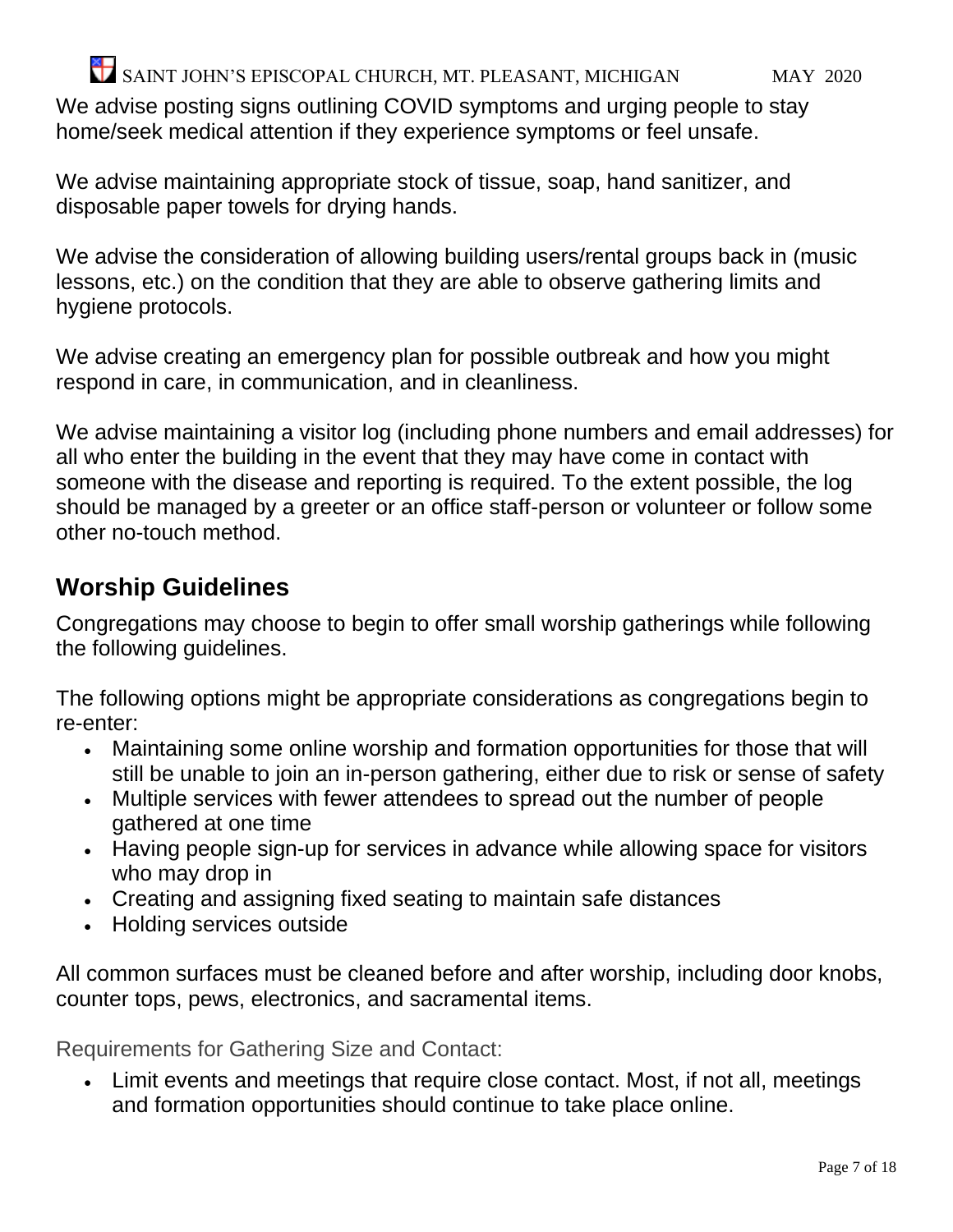- Limit any in-person worship gatherings to no more than 50 people, or the maximum number for your space while allowing 6 feet of total separation between households, whichever is fewer. If your ASA is above 50, consider how hybrid-worship or multiple service times might spread out the number of people gathered at any one moment.
- Non-surgical masks are required. Please consider having a supply for those who arrive to your building without one.
- To avoid crowding and bottle necks, there is no receiving line following a service.
- There is no nursery or in-person Sunday school or coffee hour following a service. Continue encouraging people to leave the building rather than mingling in-person.

Requirements for Worship:

- Sharing in the Eucharist is prohibited. Maintain the use of Morning Prayer on Sundays.
- Live-streaming may resume from inside the church building while maintaining appropriate physical distancing with any participants.
- There is no physical touching during the passing of the peace.
- There is no passing of an offering plate through the pews. Encourage worshippers to offer financial gifts online or to a stationary plate as they come in or during the course of worship to limit contact.
- Households must sit at least six feet apart, 360°, if gathered for in-person worship.

Recommendations for Worship:

- Singing is among the riskier behaviors when it comes to spreading the virus. We advise refraining from singing when gathered in-person, or consider how you might make extra precaution to further separate singers from the congregation and from each other.
- We advise the consideration of removing prayer books, hymnals, and bibles from pew racks during this time. Worship services may be followed using single-use bulletins (that are picked up rather than handed out), by sending a digital copy for people to access on their personal devices, or by use of screen and projection. Please make every provision for recycling single-use bulletins and limiting the number of bulletins printed for one household.
- We advise developing a plan for dismissing congregants in an orderly way to ensure social distancing as people exit.
- We advise empowering your ushers to remind participants about these guidelines and state requirements.
- We advise developing a plan to reduce the number of doors that people must touch to enter your service, including the use of door stops or greeters.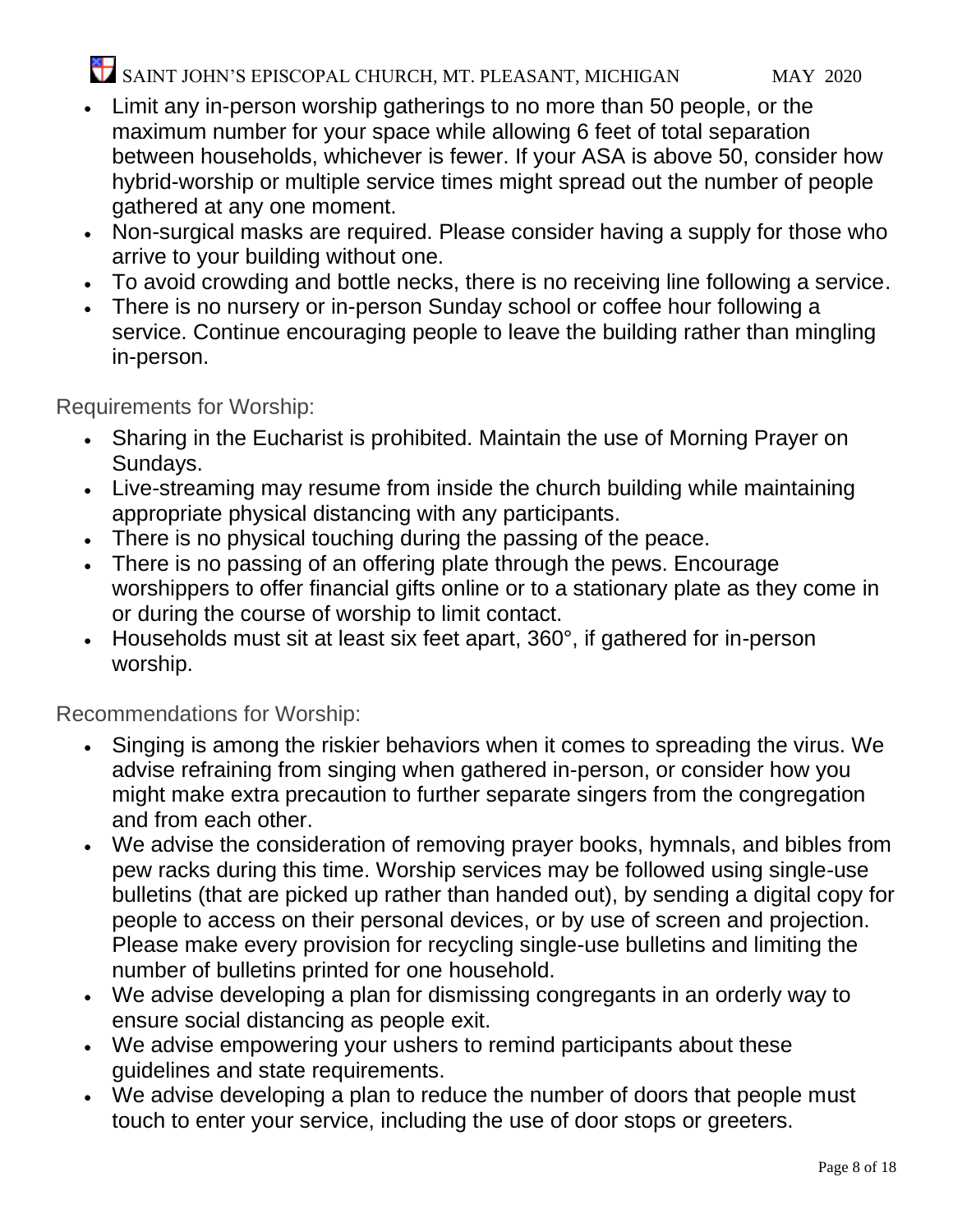Requirements for Special Services:

• Baptisms, weddings, and funerals may resume and must be limited to fewer than 50 people in attendance, while following distancing plans.

### **Service and Outreach:**

- Requirements for group size, physical distancing, sanitation, and use of masks must be followed.
- We advise that distribution ministries limit time spent inside the building and allow for outside or curbside service.
- Any food distribution must be to-go, or served by a person using gloves. Buffets are prohibited.
- Food may not be prepared inside the church building unless authorized by your bishop.

## **Phase III: Deeper Participation**

### **Building Use Guidelines**

Events and in-person gatherings are permitted. We advise making every provision to avoid crowding.

In-person meetings are permitted. We advise considering how you might enable your high-risk members to join your gathering digitally.

Regular office operations are permitted. We advise considering how you might maintain flexibility for staff members that are high-risk or have children unable to attend school or access childcare.

Communal spaces must continue to be cleaned on a regular basis, including before and after gatherings.

We advise maintaining a visitor log (including phone numbers and email addresses) for all who enter the building in the event that they may have come in contact with someone with the disease and reporting is required. To the extent possible, the log should be managed by a greeter or an office staff-person or volunteer or follow some other no-touch method.

### **Worship Guidelines**

Worship gatherings of all sizes are permitted with the following guidelines: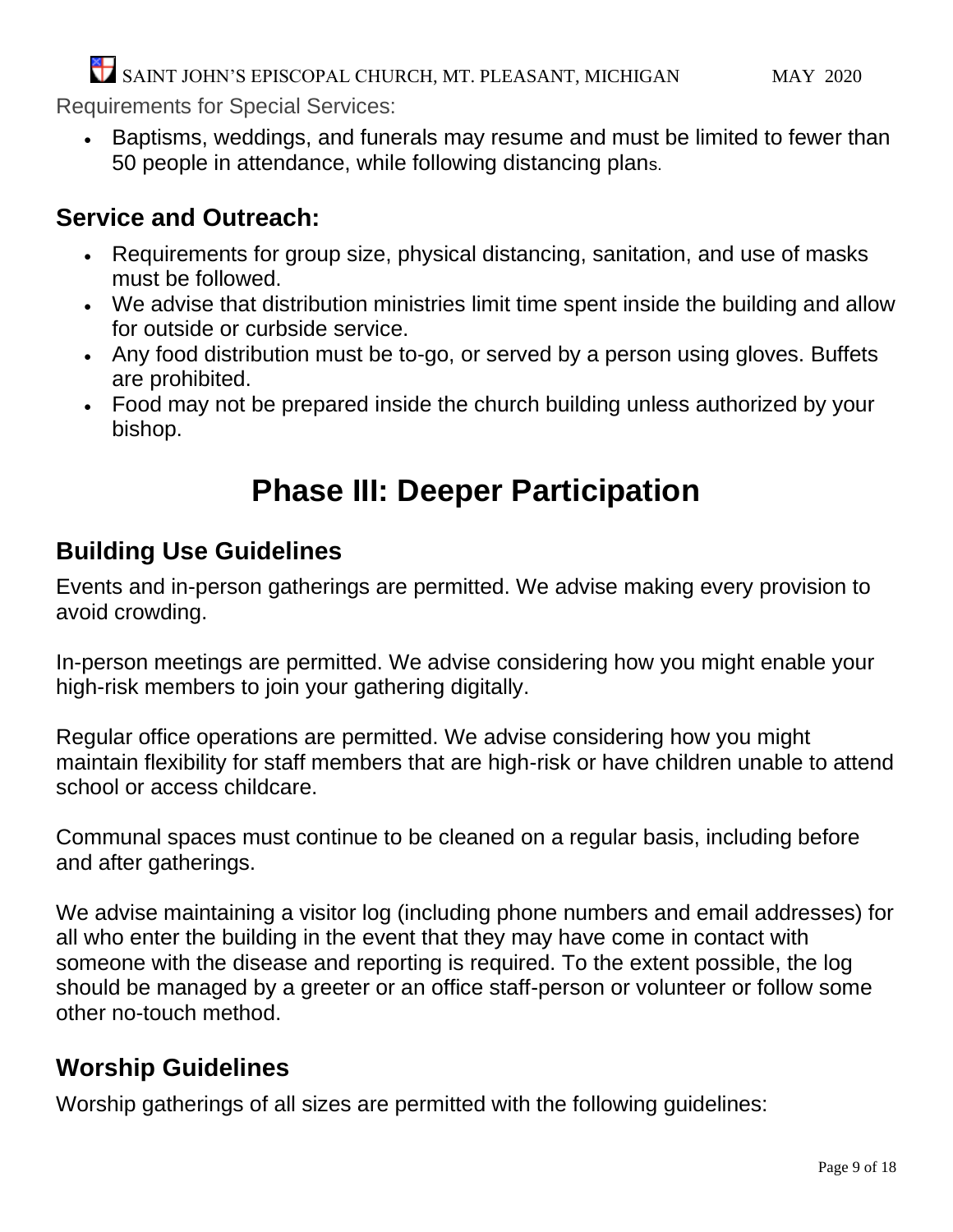- We advise considering maintaining an online/hybrid worship option for people that are high-risk and needing to maintain stay-home precautions.
- Physical distancing is not required. We advise avoiding crowding in the sanctuary and building to the extent possible. Consider offering multiple services to help people spread out.
- We advise considering continuing to remove prayer books, hymnals, and bibles from pew racks during this time and instead use single-use bulletins or digital copies for people to access on their personal devices. Please make every provision for recycling single-use bulletins and limiting the number of bulletins printed for one household.
- Congregations must continue the use of no-touch alternatives for the passing of the peace.
- Congregations must continue the use of no-touch alternatives for the offering.
- We advise setting aside special space within your worship area to be designated for people of vulnerable populations

Eucharist is permitted, with the following guidelines:

- Clergy must wash their hands with soap and water before services and use hand sanitizer visibly before distributing communion. If a clergy person or parishioner feels sick or has any symptoms, they should remain at home.
- We strongly advise against using the common cup. Though it may seem counterintuitive, intinction is not a safer choice. Please remember that receiving in one kind (bread or wafer only) is full participation in the Eucharist and congregations may consider making provision for distribution without the use of a common cup.

Coffee hours are permitted with the following guidelines:

- Congregations must make every provision to ensure adequate space to avoid crowding.
- A gloved person must distribute any food or drink. Buffets and self-serve are not permitted.

### Other: Summer Programming

We advise against offering in-person summer programming, including Vacation Bible Schools and Mission Trips.

While the risk to children appears to be somewhat lower, there is an ongoing risk of carrying the virus back home and sharing with other family members. We advise considering providing an online or no-touch drop off at-home activities.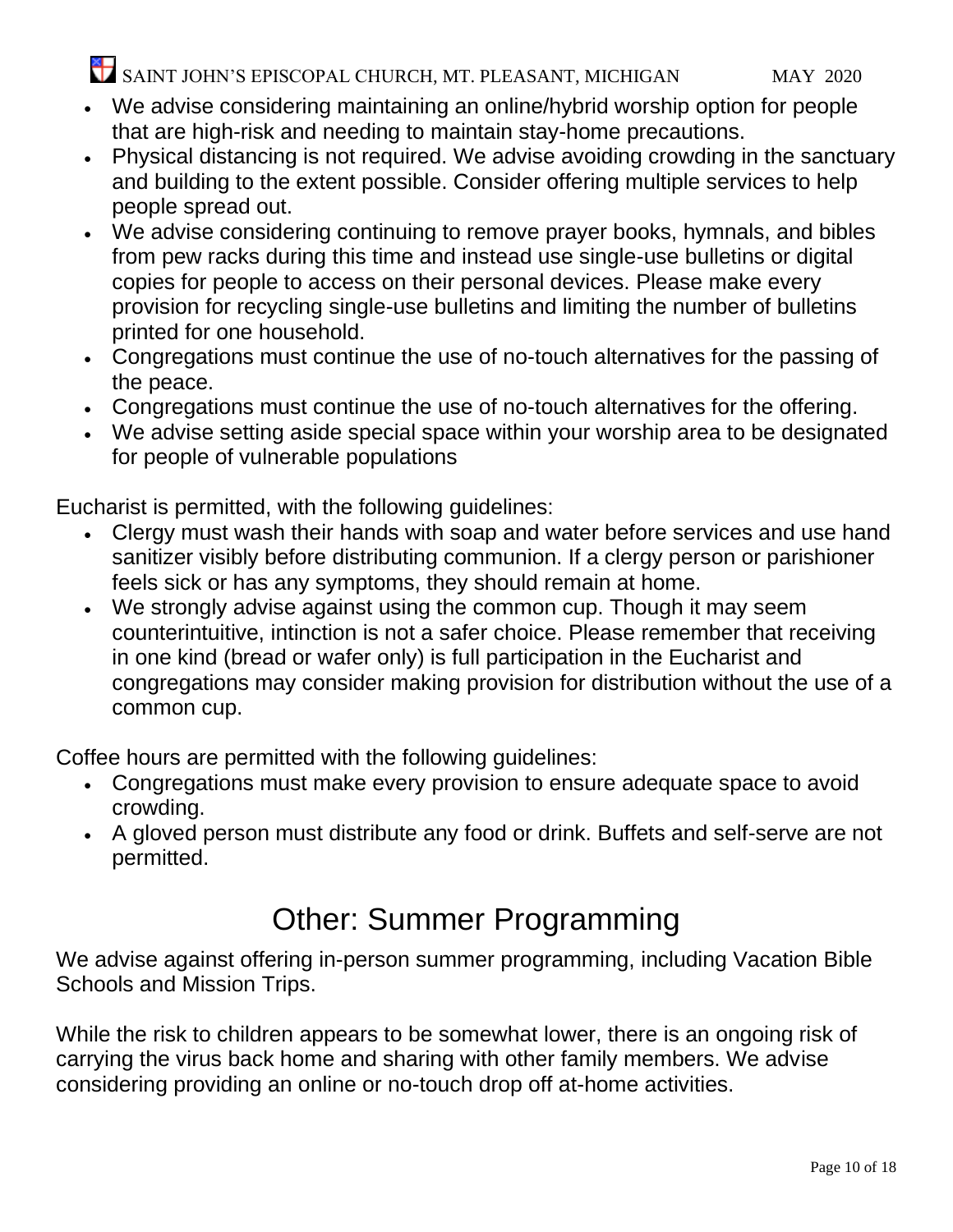*This plan was compiled in conversation with the bishops, staffs, and elected leadership of the Episcopal Dioceses in the state of Michigan, following current recommendations of the CDC, and with resources offered from [the Episcopal Diocese of Texas](https://28f7fb3fa1a43717a53b-cb342165bfeaa4f2927aec8e5d7de41f.ssl.cf2.rackcdn.com/uploaded/p/0e10255231_1587759776_phase-ii-guidelines-for-websitetl1.pdf)*, *[the](https://www.wichurches.org/2020/04/23/returning-to-church/?fbclid=IwAR35WR1MFZeXtiNo6bW9bG4T_Yjad9srhaxC4idb8SHhFXbYWrmJ-rhPyC4)  [Wisconsin Council of Churches](https://www.wichurches.org/2020/04/23/returning-to-church/?fbclid=IwAR35WR1MFZeXtiNo6bW9bG4T_Yjad9srhaxC4idb8SHhFXbYWrmJ-rhPyC4), and the Office of the Presiding Bishop.*

### Appendix A: Questions for the Vestry

We offer this list of questions for your vestry to consider in consultation with your clergy and parish staff. When we enter Phases II or III, we recommend you work through these questions before deciding to re-open for in-person gathering.

- How will you maintain connection with those who cannot gather in-person, even when restrictions are lifted?
- How many people can your worship space hold if you are worshipping with household groups sitting six feet apart?
- How will you discourage congregating after worship services?
- How will you continue to be invitational and open to people that are not yet part of your community?
- How will you ensure sanitation and disinfection for your communal spaces?
- How might your building use agreements need to be updated to reflect the new realities revealed by the pandemic?
- How will you maintain necessary stewardship to maintain operations while the congregation, or part of it, is dispersed?
- What assets do you have (space, yard, volunteers) that might be used to respond in service to your community in light of the pandemic?
- If someone contracts COVID-19, how will you communicate with your congregation and members who may have come into contact with that individual, while remembering privacy and pastoral care?
- If someone who has been in your building contracts COVID-19, how will you conduct an intensive cleaning prior to its next use?
- How will you communicate your safety plan and best practices to the congregation?

### Appendix B: Resources

#### **[MapDash-COVID-19](https://storymaps.arcgis.com/stories/b9a7af8e97174a4e86db59bee72ed7c0)** - an online resource for checking COVID-19 data on a local level

**[Centers for Disease Control](https://www.cdc.gov/coronavirus/2019-nCoV/index.html)** - vast resource for COVID-19 precautions and suggestions

- **[Cleaning your Facility](https://www.cdc.gov/coronavirus/2019-ncov/community/disinfecting-building-facility.html)** guide for building cleaning
- **[Sanitizing Office Spaces](https://www.cdc.gov/coronavirus/2019-ncov/community/organizations/cleaning-disinfection.html)** guide for frequently used spaces
- **[Preparedness for Sacred Spaces](https://www.cdc.gov/coronavirus/2019-ncov/community/organizations/guidance-community-faith-organizations.html)** a set of best practices for religious institutions

**[State of Michigan Coronavirus Information Hub](https://www.michigan.gov/coronavirus/)**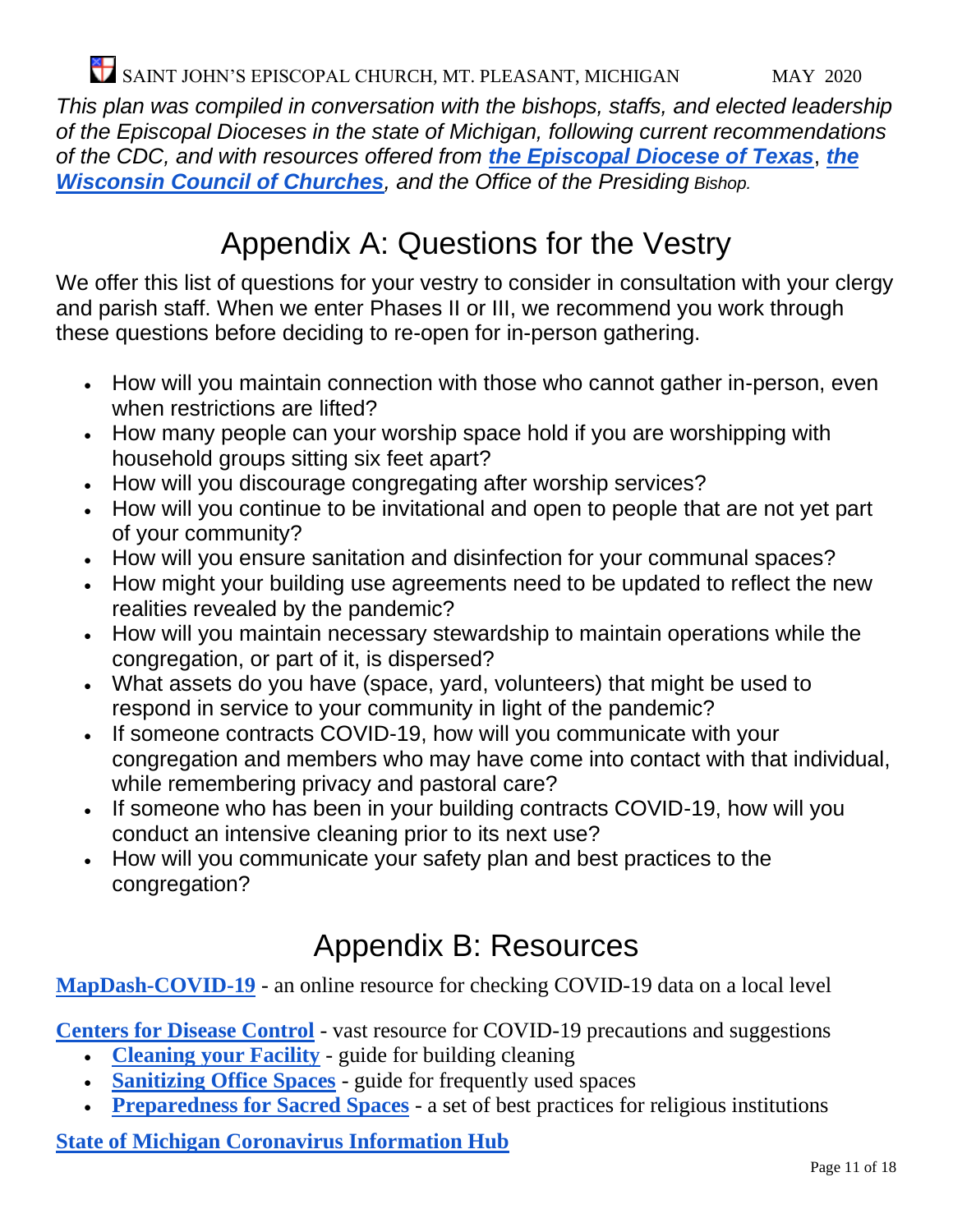

**Remember Our Homebound Members** Stop by to visit or drop a card to our parish members who are homebound.

**Alma Dickerson** 461 E. Wing Rd., Mt. Pleasant 772-2516.

#### **St. John's Prayer Group**

The 16 members of the Prayer Group offer petitions daily for the church and for specific requests. All parishioners are welcome to become members of



the Prayer Group or to submit requests by calling Sandy Wood, 773-9326, Martha Rarick, 773-7510, or the church office at 773-7448.



#### **Home Communion**

Just a reminder: you should let the parish office know if you are ill and wish to receive communion or a visit from either the clergy or a Lay Eucharistic Minister.



| David Blackburn            | 5  |
|----------------------------|----|
| <b>Jacob Hartshorne</b>    | 10 |
| Patricia Claussen          | 16 |
| <b>Candy Henderson</b>     | 17 |
| Donald Schurr              | 18 |
| Katie (Brockman) Hodgkins  | 19 |
| <b>Yvette Crandall</b>     | 20 |
| Ulana Klymyshyn            | 28 |
| <b>Emily Scott Shaffer</b> | 29 |
| Joan Kadler                | 31 |
|                            |    |



[Rod Leslie & Marian Matyn](http://www.google.com/imgres?imgurl=http://www.partybarn.co.nz/images/408011.jpg&imgrefurl=http://www.partybarn.co.nz/index.php%3FcPath%3D21_107%26osCsid%3D67cc0f908b1c457f793369860c6d8b0e&usg=__FzZXCJZ8WW3-rbAdcm19oh7f52U=&h=150&w=300&sz=7&hl=en&start=5&zoom=1&tbnid=59nlwOth2EYwPM:&tbnh=58&tbnw=116&ei=CkXATYLMFIrL0QHB49mKBQ&prev=/search%3Fq%3DHappy%2BAnniversary%2Bbanner%26hl%3Den%26sa%3DG%26biw%3D767%26bih%3D387%26gbv%3D2%26site%3Dsearch%26tbm%3Disch&itbs=1)

#### **The 2020Altar Flower Calendar**

is posted near the back door of the Church. Please consider a Sunday that is a good date for you to honor or



remember a loved one and sign up to provide altar flowers. Flowers are a wonderful addition to worshiip! Thank you!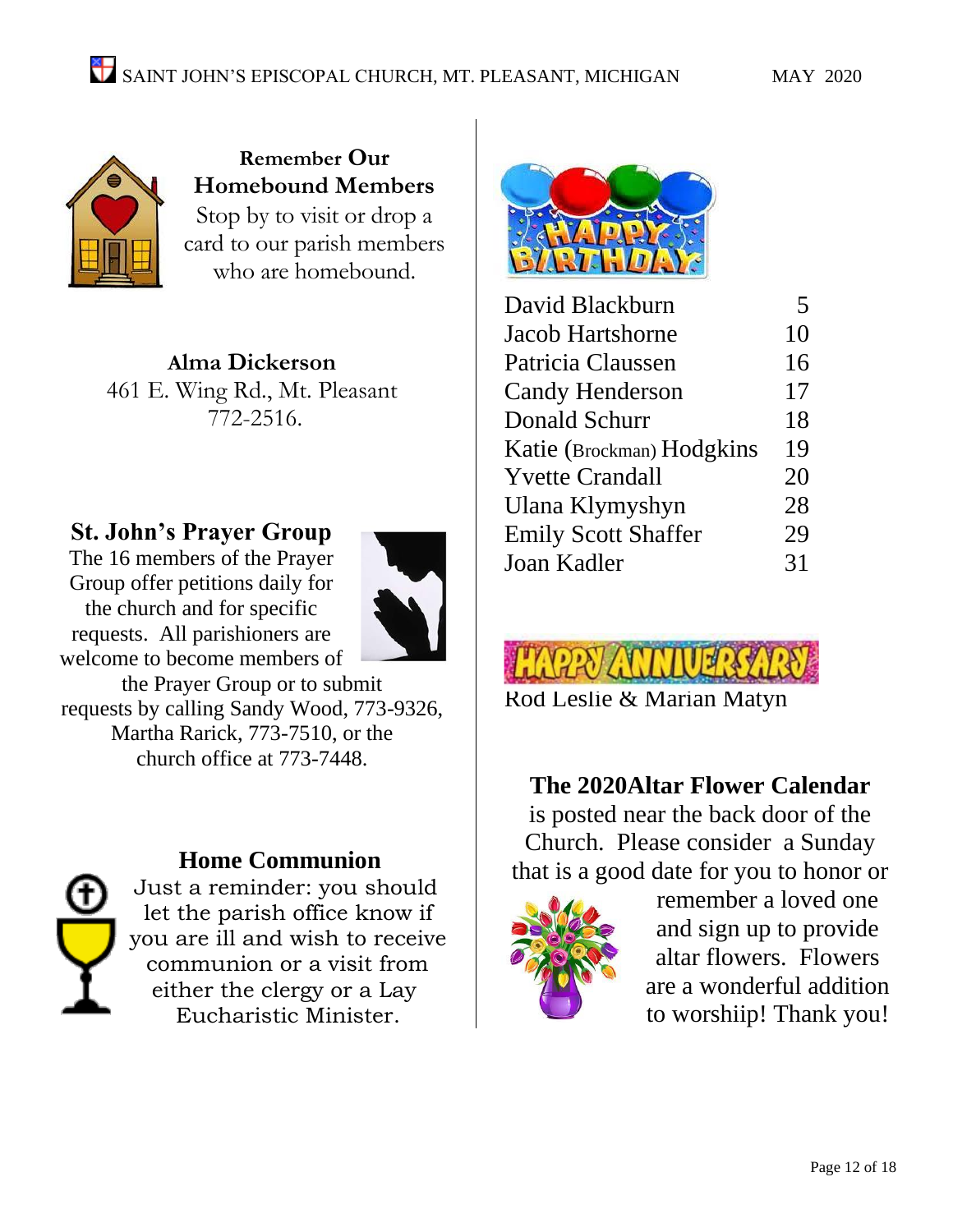### Outside the Tent

Recently I read *Late Migrations: a Natural History of Love and Loss.* Margaret Renkl, the author and a frequent contributor to *The New York Times*, muses about the life and death of flowers, birds, rabbits, snakes, and human beings. And that is the short list! I'm a fairly good gardener and bird-watcher, but she has sharpened my appetite for observing the creatures all around me as I till the ground or listen to the woodpeckers further down my street. It's a jungle out there: woodpeckers hammering away at the bugs in a rotting tree; a hawk one frosty January morning bouncing off the side of the house, then swooping away with a small bird clutched in his claws.

Earlier this afternoon Henry handed me *The Week*, our favorite news magazine, which had printed a short "Viewpoint" by Ms. Renkl, reflecting on the pandemic. She says: "My siblings and my oldest friends call more often now, and I know it's because they're worried. Every online gathering, every phone call, every just-saying-hi email carries an undercurrent of mortality. Even if we don't say it out loud, we recognize that our time for checking in may run out. We have always been mortal beings, but until life serves up a memento mori like the new coronavirus, people tend to spend each day as though they had an endless supply of days. As though they had all the time in the world to say, 'I love you.'"

I've had endless time during these weeks of quarantine to survey our house, its endless array of books, antique furniture, art and family portraits. Through the years of our marriage we have written and re-written our wills, realizing that some day our children would be sorting through these rooms we love, burdened by the weight of finding someone to arrange an estate sale. "Don't mope about this," I tell myself as I go outside to spend an hour cultivating the overgrown herb beds, a certain tonic for a heavy heart. "Don't worry," I repeat as I slip on my face mask before setting off on an errand. I adjust the mask, this modest reminder of my oneness with all the world. And for just a few minutes I am my old self, trusting that God will take care of me as I blunder through a world changed beyond my reckoning.

Peace to you all in these days of "plague."

Nancy Casey Fulton April 20, 2020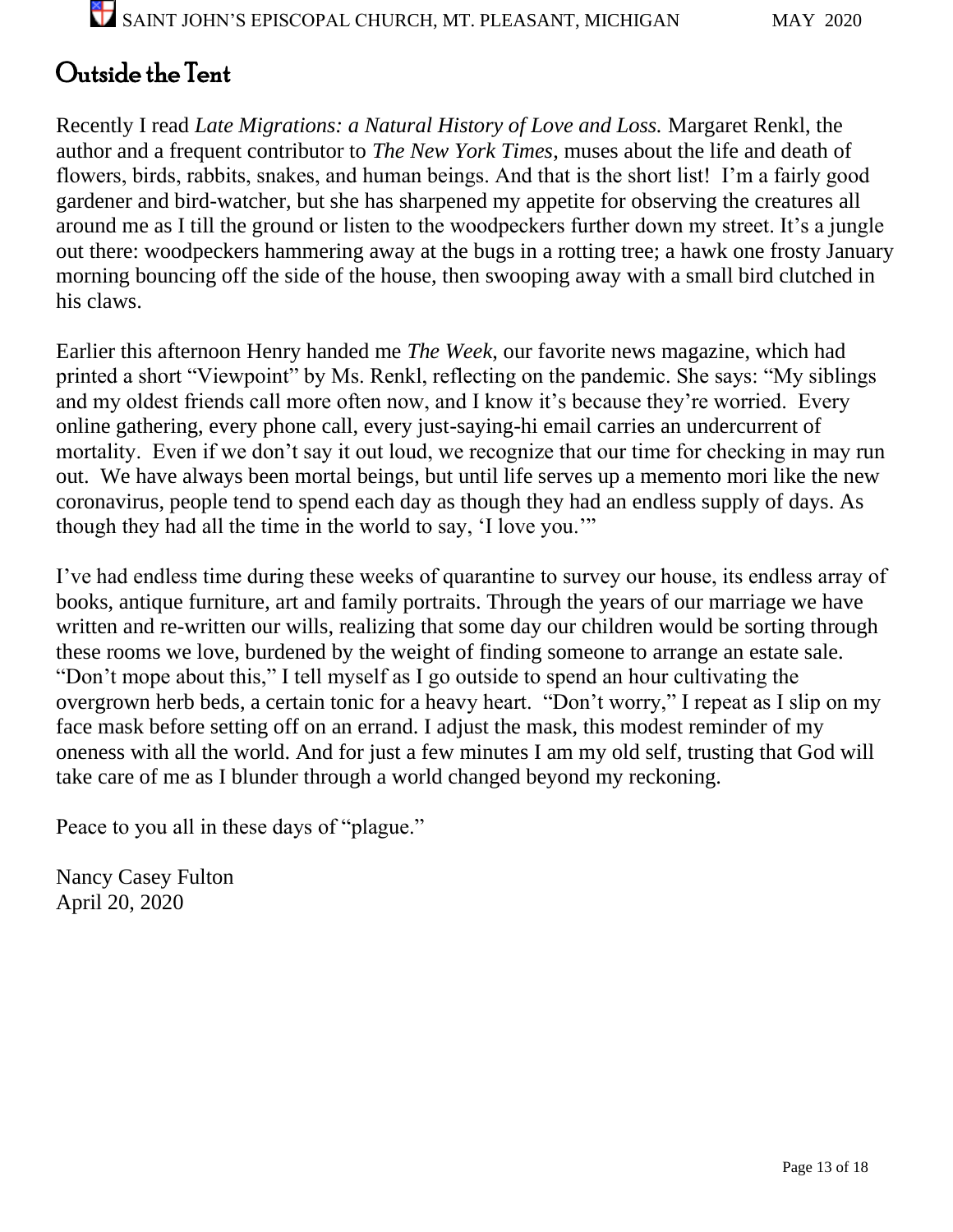#### **Minutes for Special Session of the Vestry April 3rd, 2020.**

S

Clancy DeLong moved that Vestry authorize him to obtain a loan not exceeding \$14,000 under the Paycheck Protection Program, Adam seconded.

Adam Baker and Clancy DeLong voted in favor over email. Nancy Herman-Kinney and DJ Proctor both voted in favor by text message to Adam. David Shirley, Ulana Klymyshyn, Eric Vinceguerra, Ella Jo Regan, and Tom Cochrane voted in favor of the motion. That brings the total to 9, above the needed number for a quorum. Motion is approved.

Faithfully submitted, Adam BakeFebruary 2020 Financial Report

Below is a summary of operating fund activity through the end of February (16.67%).

| Unrestricted operating fund receipts  \$ 23,485.92 (13.78% of budget) |  |  |  |
|-----------------------------------------------------------------------|--|--|--|
|                                                                       |  |  |  |

#### **During this period when St. John's is closed, your financial support gifts may be sent in the following ways:**

- 1 Mail to the church office. 206 W. Maple Street Mt. Pleasant, MI 48858
- 2. Drop off through the mail slot at the church office door.
- 3. Pay by credit card. Call Clancy DeLong at (989) 400-6546 to provide card information.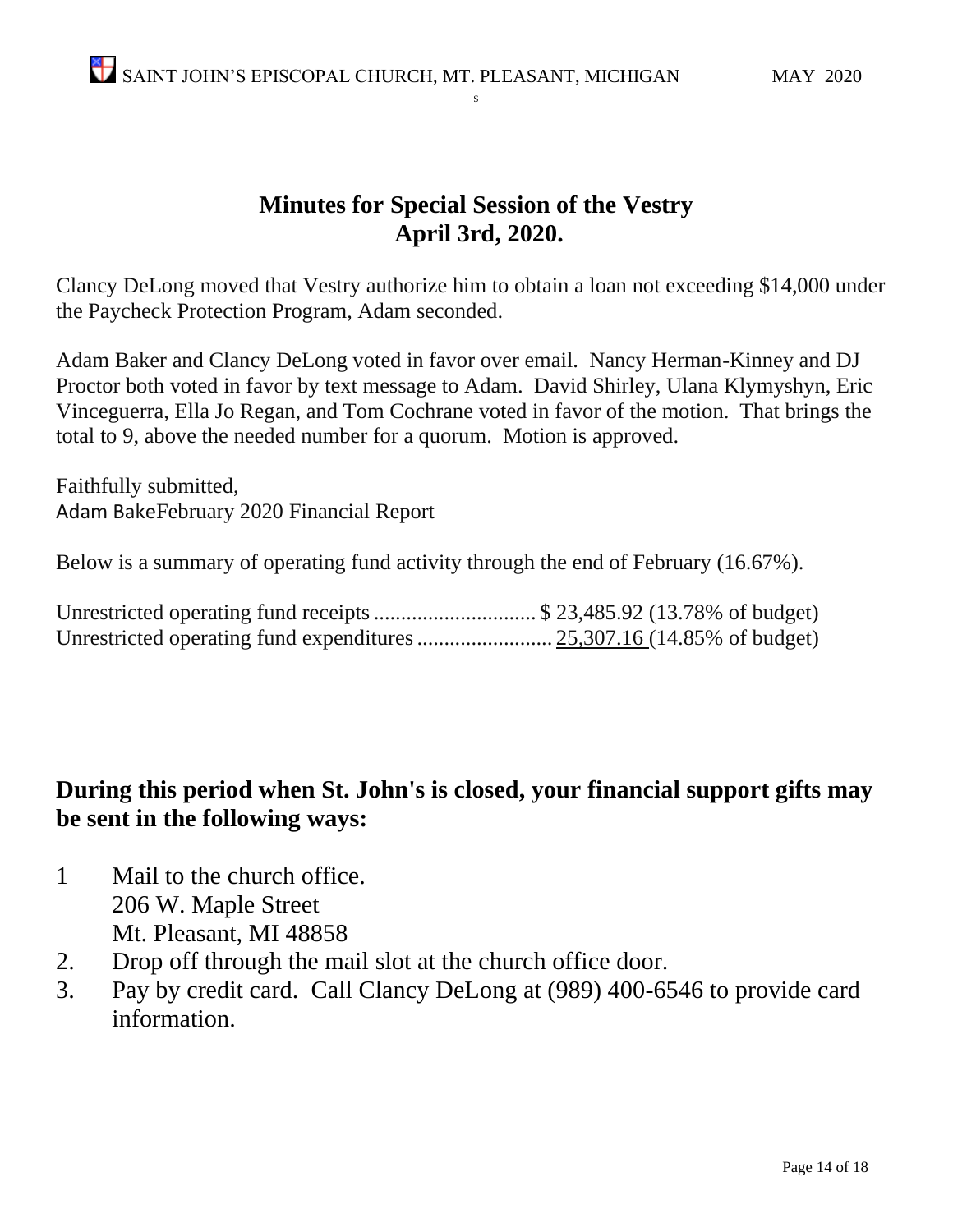#### **March 2020 Financial Report**

Below is a summary of operating fund activity through the end of March (25.00%).

| Operating fund receipts over (under) expenditures \$ (1,821.24) |  |
|-----------------------------------------------------------------|--|

As expected, income is down due to the coronavirus. Thank you for keeping your pledges up to date. However, no checks have been cashed since March 8<sup>th</sup> because all cash counters are in the high-risk health category with age and health history, and social distancing measures imposed by the state. The Endowment Fund is down nearly 15% (\$12,000) due to the market crash.

On an upscale note, we are financially healthy where we don't need to risk the lives of our counters. Finally, we applied for a forgivable Payroll Protection Plan loan on the first day applications were accepted. The SBA has accepted our loan and we may close on it as early as the week of April  $20<sup>th</sup>$ .

#### **Cash balances on March 31, 2020 are as follows:**

#### **Capital Campaign funds balance on March 1, 2020...................\$ 22,610.32 Capital Campaign funds balance on March 31, 2020.................\$ 20,892.96**

#### **Capital Fund Activity For March:**

 **Net Activity .................................................. \$ (1,717.36)**

#### **BUILDING PROJECT**

 Total Capitalized Expenses...............................\$ 442,345.71 Non-Capitalized Expenses (Bank Fees/Interest) ...27,132.17

 **Subtotal...........................................\$ 469,477.88**

Anticipated Expenses:

#### **TOTAL PROJECT COST......................\$ 475,910.92**

#### **Outstanding mortgage balance as of March 31, 2020 ..............\$ 105,619.82**

Clancy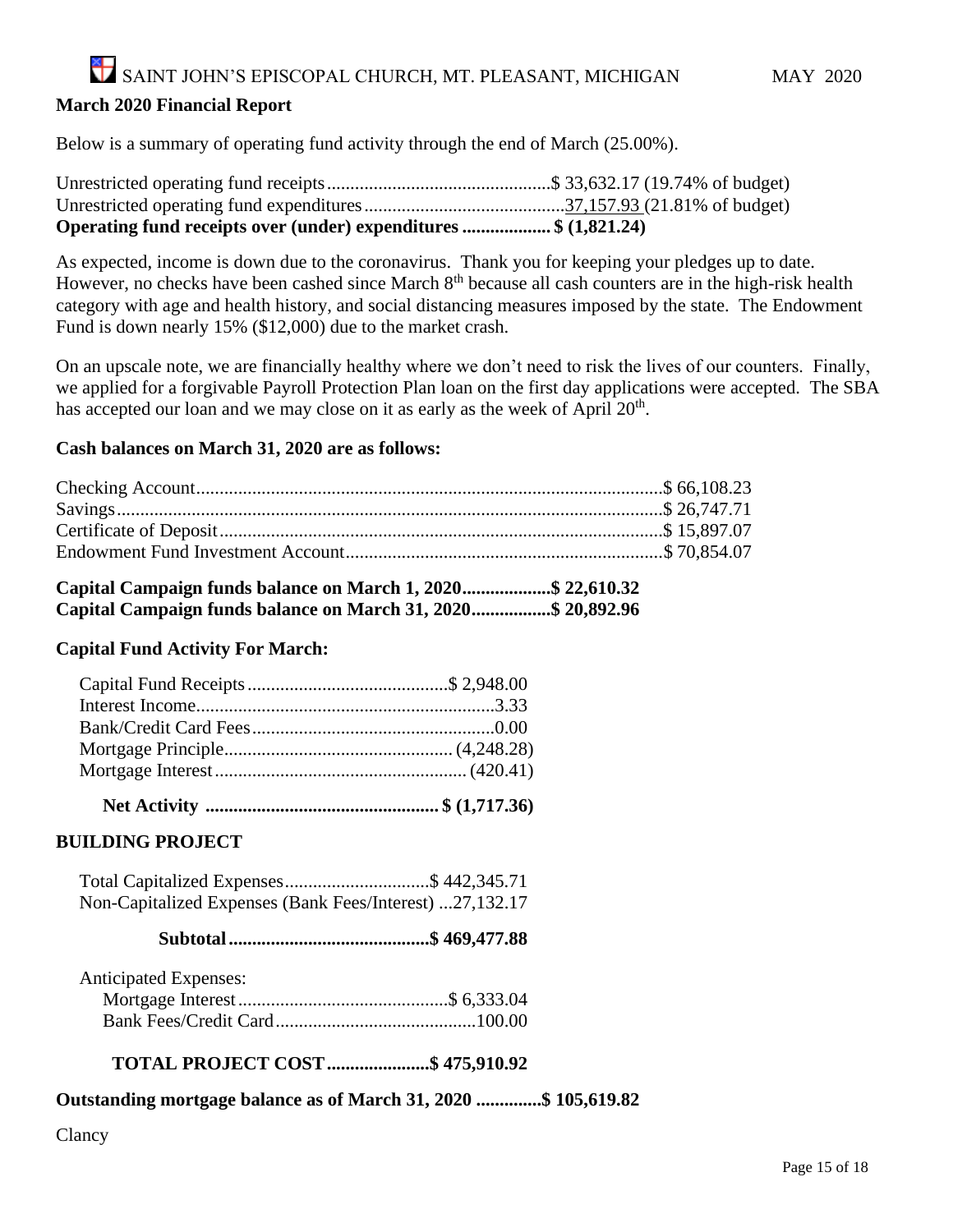#### **ANGLICAN WORTHIES**

#### 356. Liddon, Henry Parry (1829-1896) Priest

Edward \*Pusey, one of the four pillars of the \*Oxford Movement, lived until 1882, but though the movement officially came apart after 1840 when \*Newman converted to Rome, his influence grew stronger long after the movement had finished. By the 1860s the principles of the Movement began to gain strength in the Victorian Church against the revolution of Biblical scholarship and the rationalism of \*Jowett, Matthew \*Arnold, and others. Warre Cornish's second volume of the history of the English Church in the nineteenth century suggests that during the last forty years of that period the administration of the Church was troubled with continual protests over the increased use of ritualism and other recommendations of the Movement. This is where the tradition of Anglo-Catholicism began and has been with the Church in England and the Episcopal Church in this country ever since. One of the more talented preachers of this group was Henry Liddon.

Liddon was distinguished in his early years by a seriousness of manner which he took to Christ Church, Oxford very soon after Newman had defected to Catholicism. (Liddon's parents had been advised not to send their son to Christ Church because it was feared he too would convert!) Micheal Chandler states that the Tractarians had become *personae non gratae*, and association with them could endanger one's ecclesiastical career. Liddon got to know Pusey then, but at that time had no interest in the Tractarians except "in their perception of doctrinal truth." But once ordained, Liddon became a disciple of the former Movement.

Abroad 1852, he stopped in Rome. His personality and interest had preceded him, and one of the Pope's assistants tried to convert him, even arranging an audience with the pontiff himself. By this time Liddon had resolved to remain celibate like a Catholic priest.

Ordained by Bishop Wilberforce in 1852, Liddon was placed as a curate at Wantage, in Oxfordshire, near the university, and at once developed a reputation for preaching. However, his health was such that he could not bear the daily responsibilities of parish work. Wilberforce appointed Liddon Vice-Principal of a college seminary. As second-in-charge Liddon shifted the culture of the seminary toward "Tractarian principles" and ritualism so intensely that students complained. As Chandler says, "Certainly his views were presented with a rigour which soon alienated those unhappy with the Anglo-Catholic revival." Liddon aggravated this by his studied appearance. "He was described as "Italian-looking' and with glittering-eyes," whatever that implied. He wore his cassock all the time (as our late priest did), which was not typical. Then he was moved to St. Edmund Hall, Oxford, as Vice-Principal. Here he made his name in a series of sermons he delivered Sunday evenings, as Newman had done before him. The crowds grew so great that the services had to be moved to Christ Church.

In 1866 Liddon was invited to give the annual Bampton Lectures. Chandler explains that this series was established for the defense and exposition of the Christian faith. Rather than discuss the tenets of Anglo-Catholicism, he was advised by Pusey to "tone it down." Published as *The Divinity of our Lord and Saviour Jesus Christ*, the lectures ran into fifteen editions and were his best treatment of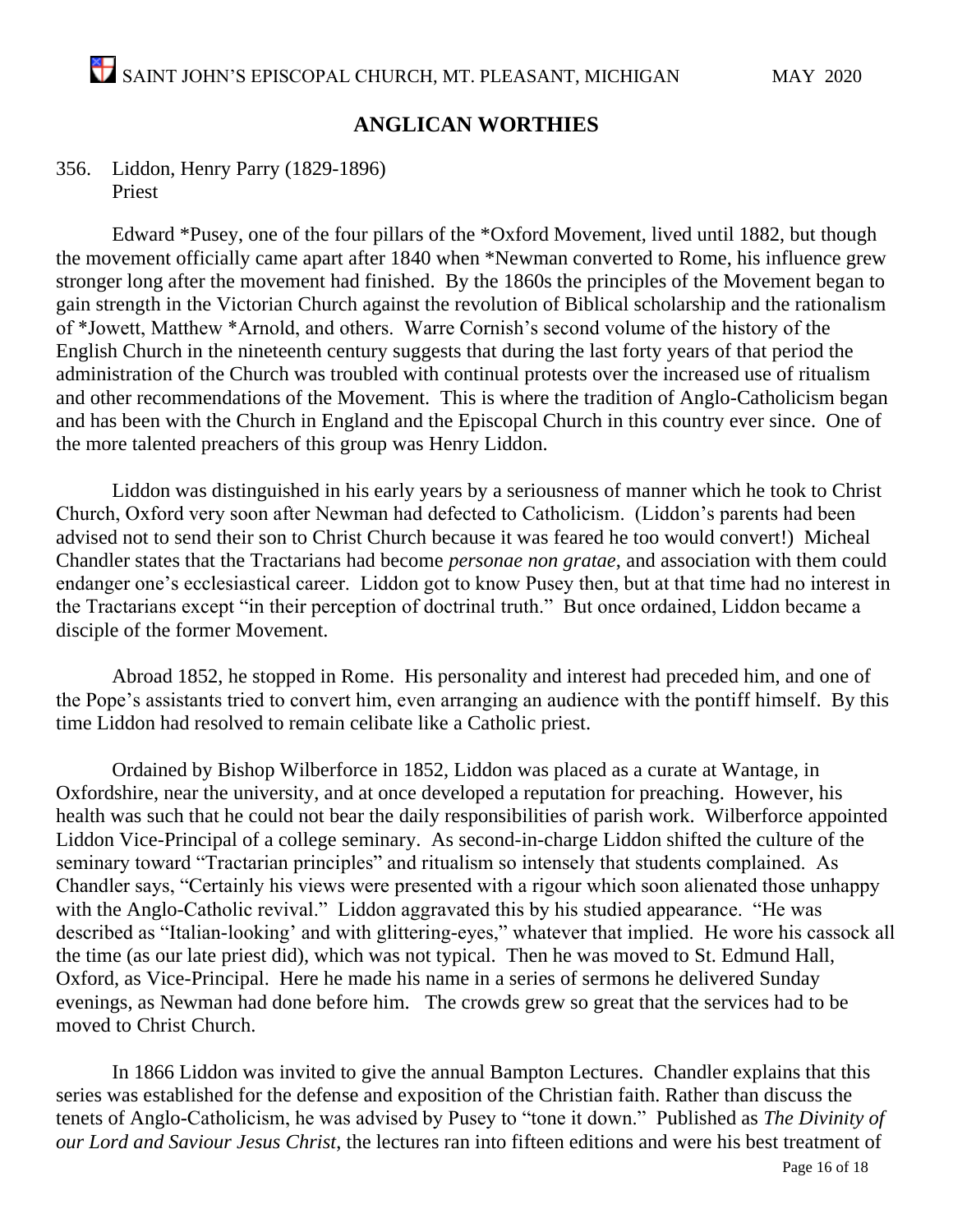SAINT JOHN'S EPISCOPAL CHURCH, MT. PLEASANT, MICHIGAN MAY 2020 traditional theology. In 1867 Liddon spent months in Russia with Charles Dodgson (1832-1898), the mathematician, another Christ Church student.

Liddon acquired an ideal situation in 1870 when he was appointed a canon at St. Paul's in London. He also preached at St. James, Picadilly; Chandler implies that his reputation grew more from this appointment; preaching in London mattered. But the venue at St. Paul's was so attractive that the service had to be moved down into the nave. His sermons, Chandler says, were "characterized by his fervor, firm orthodoxy, and the silvery quality of his voice." And while he authored a number of theological titles, his sermons were his best sellers.

Liddon wore distinctive vestments suitable for the celebration of the Eucharist and faced the east end of the altar. As an obvious figure who challenged the judgment of the Public Worship Act of 1874, he escaped discipline, probably because of his popularity. Nowadays Anglo-Catholic "high" services are infrequent and run the seeming risk of negligence and faults in minor ritual acts. In the Anglo-Catholic service, more has to be "performed" to make the service "effective." A friend of ours, a priest from England, is a great fan of Anglo-Catholic parishes in our country, i.e. the Church of the Advent in Boston, "Smokey Mary's" in New York (incense), and Mariners in Detroit. For our friend, if one step, one kneeling, is omitted, then it is as though the entire liturgy leading up to the bread and wine does not "take."

Liddon thrived on controversies. In 1871 members of the clergy petitioned to remove from the ancient Athanasian Creed the ""warning clauses" that stress the punishment of sinners. This lengthy creed was spoken in place of the Nicene Creed no more than once a month—if that; reciting it is an unpleasant experience. (See pp. 364-65 in the Prayer Book.) Needless to say Liddon did not want any part of this creed touched, and threatened to resign his vows if it were. In 1871 he was accused of "disseminating" Roman theology in his writings, which could lead his audience to defect, like Newman.

And when several priests sought to restore sacramental confession, a catholic practice, Liddon helped Pusey draft a "Declaration on Confession and Absolution" to submit to the House of Bishops. Published in *The Times*, it was endorsed by twenty-nine priests. He participated in conferences in Bonn over the dogma of papal infallibility, which the first Vatican Council had passed in 1876; he incurred the wrath of the Foreign Office when he criticized their leniency toward atrocities committed by the Turkish government.

Toward the end of his life he toured the Holy Land and Egypt, hoping to convince Orthodox priests to oppose the plan of his Church to share with Prussia the bishopric of Jerusalem to oversee English and German Protestants in those areas. He was named Bishop of Edinburgh, which he declined, and other positions as well.

In his final years, as Pusey aged, Liddon took over the leadership of the Anglo-Catholic Movement. After Pusey's death, Liddon began work on his mentor's biography. It ran four volumes. Liddon wrote two and part of the third. He died in 1890 and was buried at t. Paul's.

I have one volume of Liddon; it is signed "Lawrence Dawson." --hlf